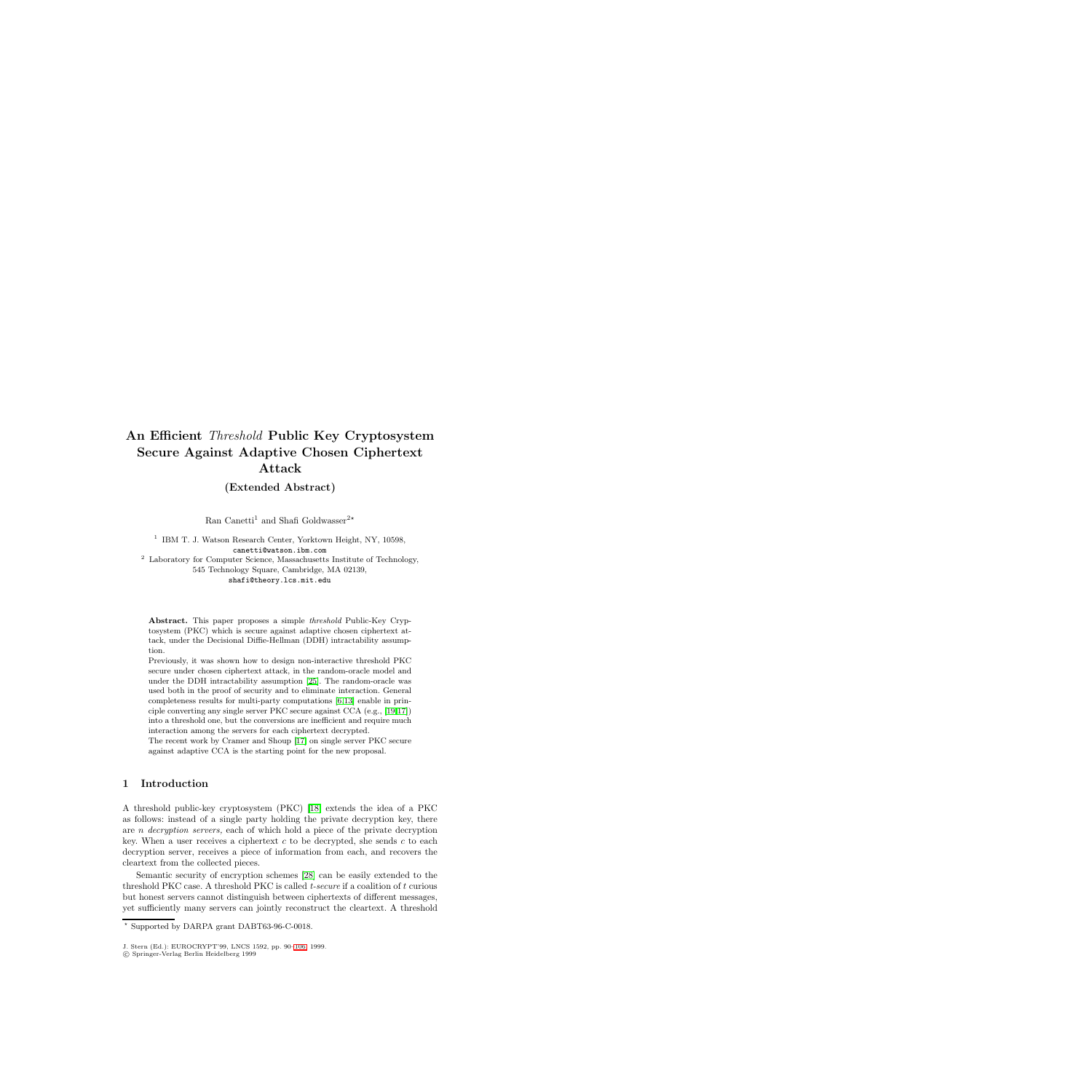PKC is called *t-robust* if it meets these requirements even when up to t servers are maliciously faulty.

Secure and robust threshold PKC's can be designed, under general assumptions such as the existence of trapdoor permutations and using multi-party computation completeness theorems [\[6,](#page-15-0)[26\]](#page-16-3), to convert any centralized semantically secure PKC into a threshold one. More efficient threshold PKC's have been designed based on the RSA and DH intractability assumptions [\[24,](#page-15-5)[18](#page-15-4)[,35\]](#page-16-4). All of these proposals require interaction among the servers and the user, in order to achieve robustness for a linear fraction of faults. The general conversions require interaction to achieve both security and robustness. In the work of [\[24\]](#page-15-5) the presence of a trusted dealer, which distributes verification data for each pair of server and user in a pre-processing stage, is proposed as a way to eliminate interaction and yet achieve robustness for linear number of faults (they actually address RSA signatures but the work can be easily reformulated for RSA decryption).

Stronger notions of security of centralized encryption schemes, namely security against 'Lunch-time Attacks' and 'chosen ciphertext attacks' (CCA) were defined, constructed, and studied in [\[33,](#page-16-5)[38](#page-16-6)[,19](#page-15-2)[,17](#page-15-3)[,4\]](#page-15-6). These notions capture additional security concerns when using encryption within a general security application. CCA security of *threshold* PKC has been recently defined in [\[25\]](#page-16-0). In principal the Dolev-Dwork-Naor PKC secure against CCA (using non-interactive zero knowledge) can be converted, using multi-party completeness theorems, into a threshold PKC secure against CCA if trapdoor functions exist, but the resulting scheme is inefficient and requires much interaction among the servers. *Efficient* CCA-secure threshold PKC schemes were proposed in [\[25\]](#page-16-0), in the *random oracle model* under the DDH intractability assumption. The use of random oracles was essential for proving security against CCA. Once the random oracle was present it was also used to eliminate interaction to achieve robustness of the scheme against a linear number of faulty servers. Our goal is to design an efficient threshold PKC secure against CCA *not* in the random oracle model.

A threshold decryption service has several applications. Let us sketch a few. One application (suggested in [\[25\]](#page-16-0)) is for distributing the escrow service in a *key recovery* mechanism and allowing it to decrypt only specific messages rather than entirely recover the key. Another attractive application is for having public encryption keys associated with an *organization.* Here messages directed to the organization are encrypted with the organization's public key; the organization's decryption servers now direct the decrypted plaintext to an appropriate organization member. Another application is for a decryption service that 'sits on the net' and offers decryption services for customers who do not have their own certified public keys. This service can also be part of an 'electronic vault' application (e.g., [\[23\]](#page-15-7)). Here it may be important that the decryption be done so that no one except some specified party, not even the decryption servers themselves, will learn anything about the plaintext. (Our security requirements from a threshold PKC take these scenarios into consideration, in an explicit way.)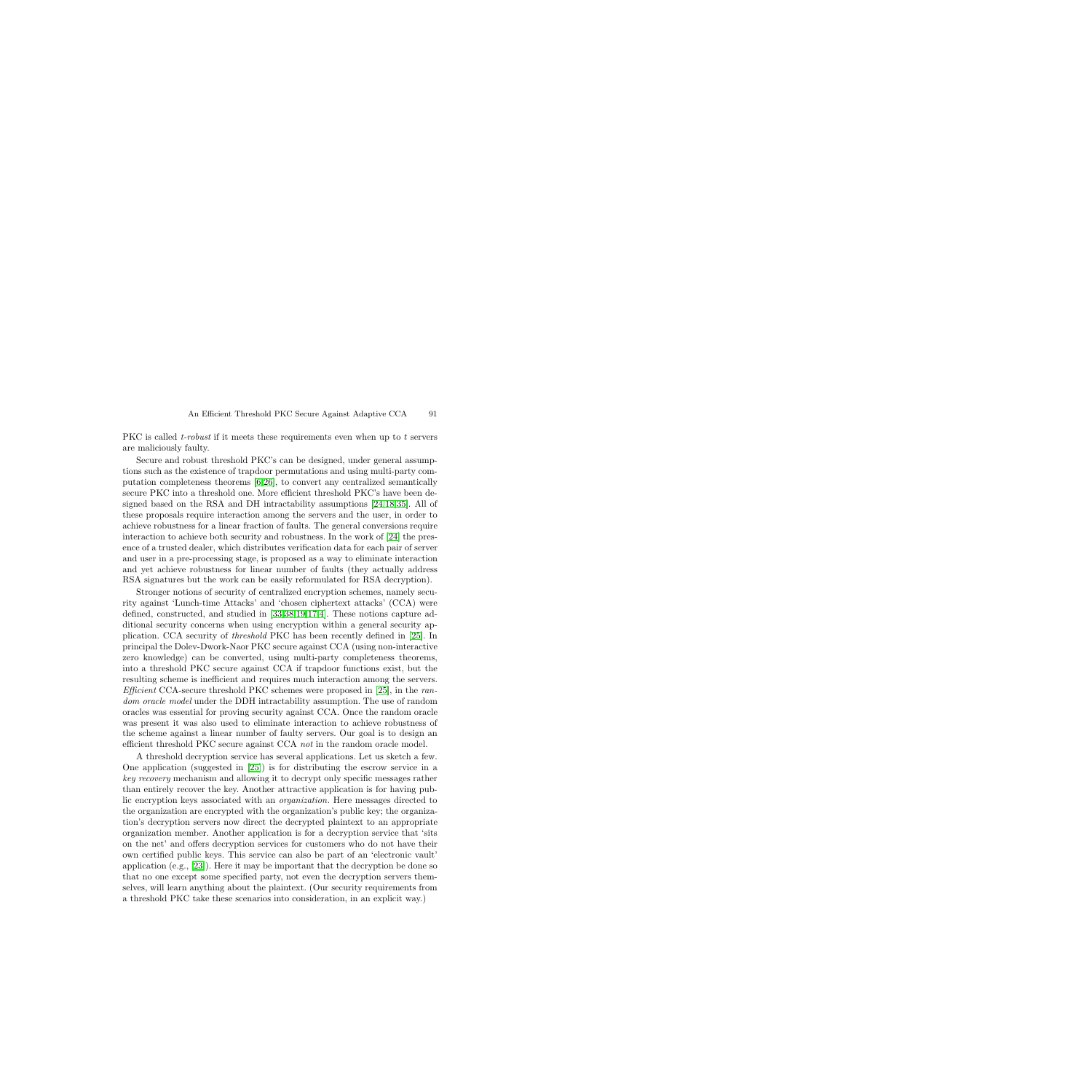#### **1.1 New Results**

In this paper we present a new threshold PKC, which is provably secure against CCA based on the DDH intractability assumption. Our scheme makes no use of random oracles. The scheme achieves security against a coalition of t honest but curious servers upto  $t < \frac{n}{2}$ .

The starting point for our scheme is the recent attractive result of Cramer and Shoup [\[17\]](#page-15-3) which proposed (using techniques reminiscent of those of [\[25\]](#page-16-0)) an efficient *centralized* PKC secure against adaptive CCA, under the DDH intractability assumption.

The idea of the Cramer-Shoup scheme is that the ciphertext carries with it a *tag*, which the decryption algorithm checks for validity before computing the cleartext. If the tag is valid then the cleartext is output, else the decrypting algorithm outputs 'invalid'. Simplistically stated, unless the legal encryption algorithm was used to produce the ciphertext, it is computationally hard to come up with anything but an invalid tag, and thus it is safe for the server to decrypt ciphertexts carrying a valid tag.

Differently from previous PKC's proved secure against lunch-time attacks and CCA [\[33,](#page-16-5)[19\]](#page-15-2), this scheme is **not** publicly verifiable. That is, deciding whether the tag is valid or not requires the knowledge of the private key. In particular, this knowledge enables computing from the ciphertext a  $tag'$  which should equal tag when the ciphertext is valid.

We now turn our attention to trying to make Cramer-Shoup into a threshold PKC system. First note that if one is willing to increase the size of the ciphertext (and of the public encryption key) proportionally to the number of servers then achieving threshold CCA security is very simple: Let each server have a separate public key of the Cramer-Shoup scheme, and modify the encryption algorithm to that it first generates a Shamir secret sharing  $m_1...m_n$  of the message m, and then each  $m_i$  is separately encrypted using the public key of the *i*th server. Each server decrypts its share as usual and hands it to the decrypting user.

However, we are interested in schemes where the ciphertext and the encryption key are small, and in particular independent of the number of servers. A straightforward approach would thus be to distribute the private key among all the decryption servers. When a ciphertext arrives, the servers distributively compute whether the tag is valid or not and if it is valid each server outputs a piece of the cleartext. The user then uses the pieces to recover the cleartext. The basic problem of this approach is: *how to distributively implement the check that the tags are valid?* General completeness results for multi-party computation indicate that this is of course possible in principle, but requires interaction between servers for every ciphertext received. More efficient, DDH based protocols seem to require interaction as well.

**The Main Idea: Avoiding the Validity Check** The new idea is to first modify the PKC scheme so as to avoid an explicit validity check. Instead, the decrypting algorithm (still in the standard PKC case) will output the cleartext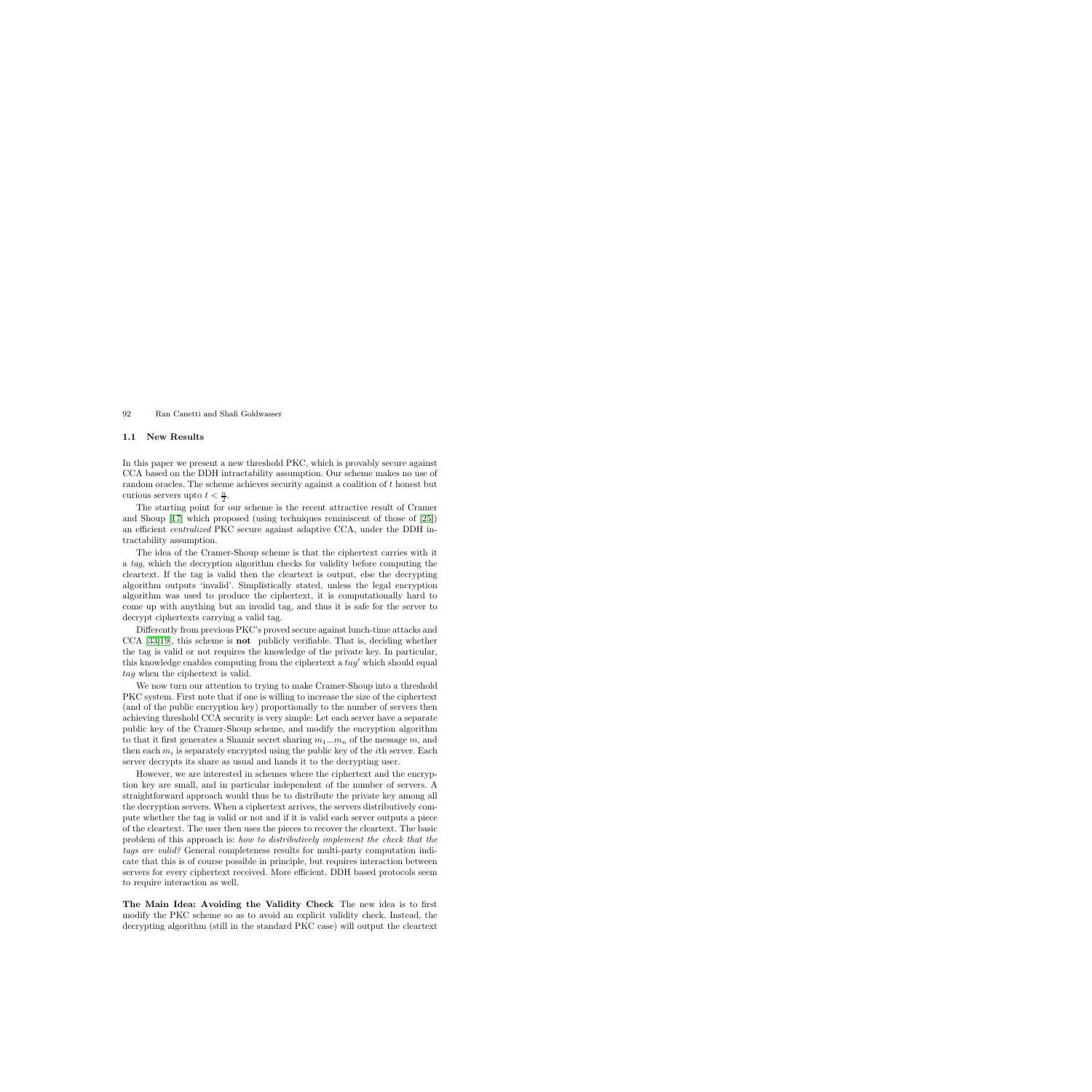if the ciphertext is valid, and otherwise a value indistinguishable from  $\text{random}^1$  $\text{random}^1$ . Thus, when the ciphertext is invalid (as defined in [\[17\]](#page-15-3)) the user will get essentially 'random garbage' computationally unrelated to the ciphertext. Such a modified scheme (which we label m-cs) enjoys a very similar security proof to the original scheme, but it is now possible to turn it into a threshold PKC scheme avoiding the distributed validity check.

In our threshold PKC scheme, each of the n servers will output a piece of information with the following property  $\mathcal{P}$ :

• if the ciphertext was *valid,* then the cleartext can be recovered from the pieces sent by the decryption servers; but

• if the ciphertext was *invalid,* then the collection of all the pieces is indistinguishable from random garbage.

How is this achieved? Let *tag, tag'* be as discussed above. We come up with a function f such that (1)  $f(tag, tag') = 1$  if  $tag = tag'$ ; (2)  $f(tag, tag') = \text{rval}$ if  $tag \neq tag'$  (where *rval* is indistinguishable from random); and (3) f is easy to distribute in the sense that it is easy to compute a share of  $f(tag, tag')$  from a share of the secret key. Condition (3) is necessary for threshold PKC whereas any function with input/output behavior as specified in conditions  $(1)-(2)$  suffices for  $M-CS$ . Using such f, each server will compute from the ciphertext and its share of the private key, a share of  $f(tag, tag')$  and send to the user a share of cleartext  $\cdot$  f(tag, tag).<sup>[2](#page-3-1)</sup> The user will combine the shares to obtain cleartext  $\cdot$  $f(tag, tag')$ . This choice of f guarantees property  $P$ .

We propose to use  $f(tag, tag') = (tag/tag')^s$  where s is a random exponent. In order to implement  $f$ , at system startup the servers will agree on a sequence of random numbers s shared between them using some secret sharing method such as polynomial secret sharing, and will use these numbers for  $f$  as ciphertexts arrive.

**Where Does the Randomness in Decoding Come from?** The idea described above requires that for *each* ciphertext, the servers will use a new random number that is shared among them using a secret sharing method such as polynomial secret sharing. How are these numbers chosen and shared? We suggest the following method.

A straightforward implementation would be that before the start of the system the servers agree using standard methods (e.g  $[39,6,20,35,22]$  $[39,6,20,35,22]$  $[39,6,20,35,22]$  $[39,6,20,35,22]$  $[39,6,20,35,22]$ ) on m random numbers  $r_1, ... r_m$  each of which is shared using a polynomial secret sharing among the *n* players. These are used for decrypting  $m$  ciphertexts, after which time a new set of random numbers will be chosen. This means, that each server must store in local memory  $m$  shares of  $m$  random numbers in addition to his secret

<span id="page-3-0"></span><sup>1</sup> This value does not have to be random. It would actually be sufficient to output, in case of invalid tag, a value which is unrelated to the ciphertext.

<span id="page-3-1"></span> $2$  This is a slight over simplification for purpose of exposition in the introduction. In the actual scheme the server sends a share of  $mask \cdot f(tag, tag')$  where  $mask \cdot cleartext$  is<br>nart of the ciphertext. Beceiving mask will enables the user to compute the cleartext part of the ciphertext. Receiving mask will enables the user to compute the cleartext. See exact details within.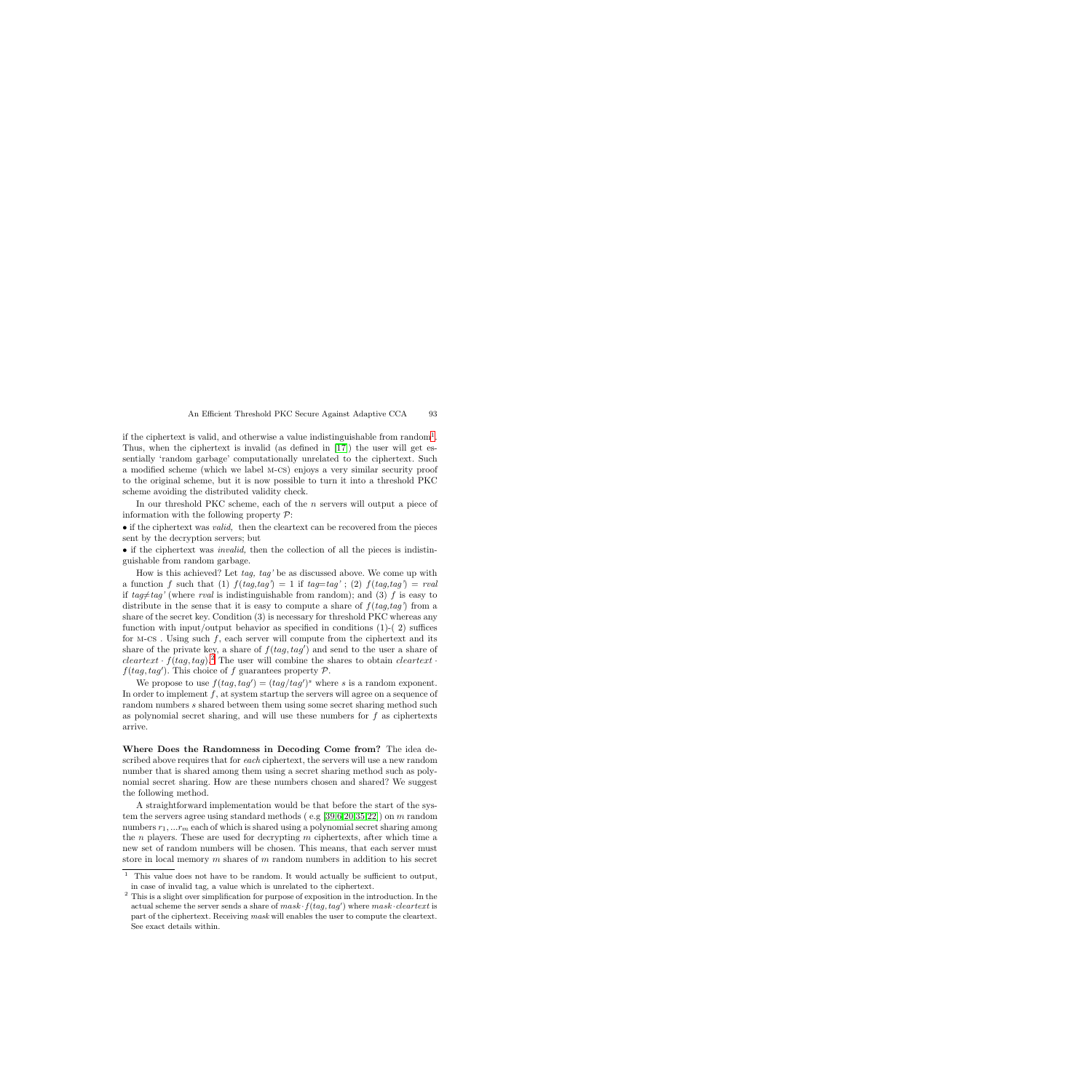key. (Alternatively, the servers may generate these random numbers every time a ciphertext appears. However, this method requires interaction among servers at the time of decryption, and is thus not recommended.)

This implementation may encounter synchronization problems when the servers receive the ciphertexts in different orders. We suggest solutions within.

We do not know how to keep the memory requirements of the servers independent of the number of decryptions to be performed, without interaction among the servers. This is left as an interesting open problem. (See more details in Section [3.1.](#page-9-0))

**Robustness** Suppose now that some of the decryption servers are maliciously faulty. To achieve t-robustness we propose several variants of our basic scheme, all of which use [\[39](#page-16-7)[,20\]](#page-15-8) style polynomial secret sharing as a building block. Our solutions use standard tools which have been used in the literature to address robustness of threshold signature and encryption schemes such as the prover proving in zero-knowledge to the user that the share provided is proper; we come up with efficient instantiations of such tools tailored to the tasks at hand. We stress that in all methods the public encryption key and the encryption algorithm are identical to those of Cramer-Shoup, and in particular are independent of the number of servers. We sketch these methods, all of which achieve t-robustness for up to  $t < \frac{n}{3}$  malicious server faults.

• A first method is fully non-interactive, and is efficient when  $t = O(\sqrt{n})$ . Practically speaking, when, say,  $n = 7$  and  $t = 2$  this method is quite efficient.

• A second method requires a simple four-round interactive proof between the user and the decryption servers (no interaction between the decryption servers themselves is necessary). Here each server proves to the user that the piece of decryption information provided is correct. The interactive protocol can be avoided when sufficient number of decryption servers do not act in a faulty fashion. The user first runs a local detection-algorithm to see if she can use the pieces of information she received from the servers to decrypt the ciphertext. Only when the user detects that too many pieces were faulty, should she carry out the interactive-proofs to determine which pieces were faulty and should be discarded. Here the decrypting user needs some verification information for each of the servers. Thus the size of the public file grows by a factor of  $n$ . Yet, it is stressed that the encryption algorithm remains identical to that of Cramer-Shoup, and the public key needed for encryption remains small.

• A third method uses the technique of check-vectors introduced by [\[37\]](#page-16-8) for VSS implementation and used by [\[24\]](#page-15-5) to achieve robustness of threshold RSA signatures. The idea of [\[24\]](#page-15-5) was that at the time of key generation, a trusted dealer generates additional *verification data* for every pair of user-server, and gives part of this data to the user and part to the server. At the time of signature verification, the user uses her verification data to verify non-interactively that each piece of RSA signature she received from each server is non-faulty. A slight modification of the idea of [\[24\]](#page-15-5) can be applied to our scheme as well to make it non-interactive and t-robust for  $t < \frac{n}{3}$ . It will however require each potential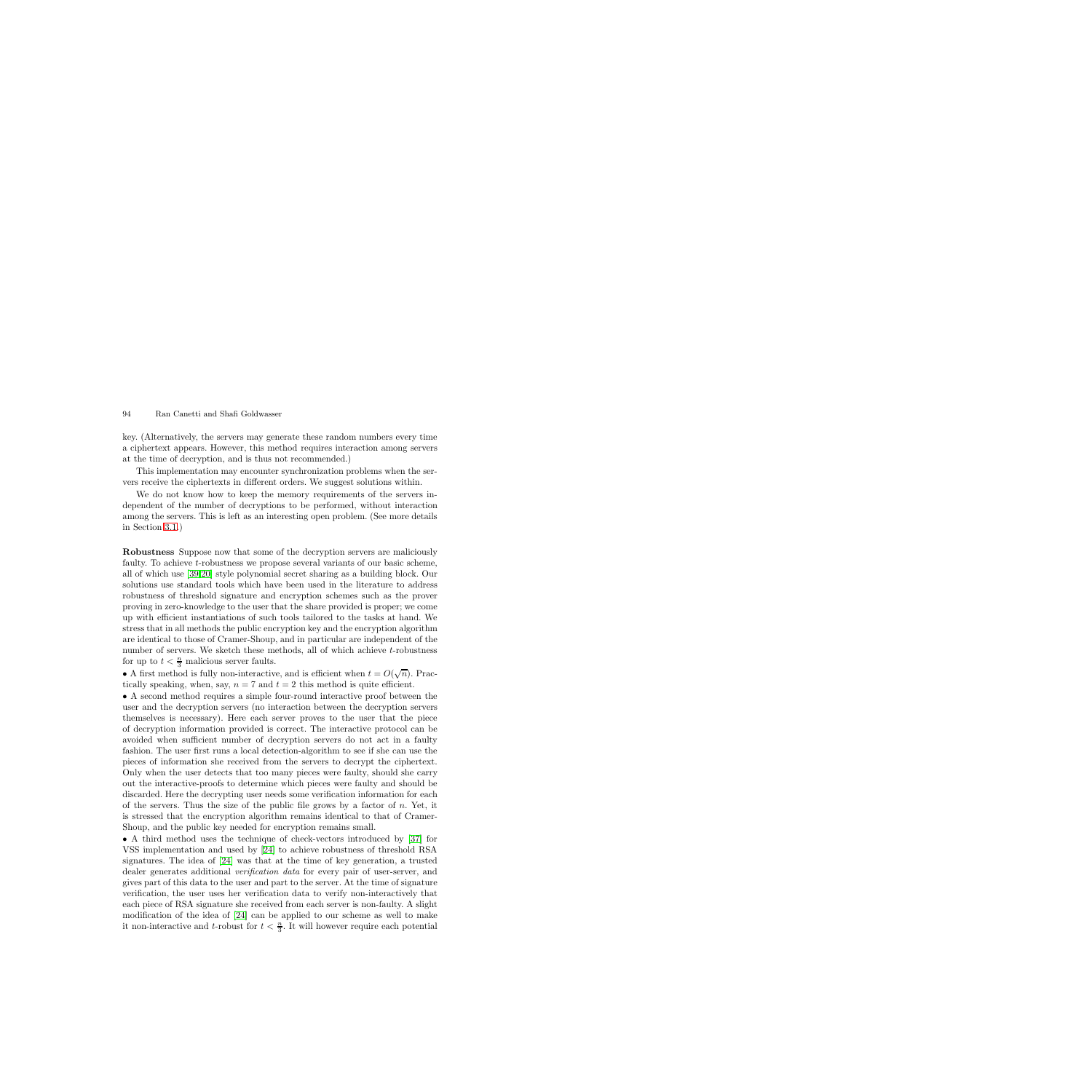decrypting user to have some secret information, and increase the size of each server's key proportionally to the number of potential decrypting users. Thus, this variant is adequate when the number of decrypting users is small, or a 'decryption gateway' is available. (For lack of space, this method is deleted from the proceedings version. It is described in [\[12\]](#page-15-10).)

**Remark**: The question of whether it is possible to achieve robustness efficiently against a linear number of faults without interaction (either among the servers or between the servers and the user) or a trusted dealer is an interesting open problem for threshold PKC regardless of which security is desirable, be it semantic security or CCA.

### **1.2 Additional Contributions of This Paper**

*A New Definition of Security for Threshold PKC.* Another contribution of our work is proposing an alternative definition of security for threshold PKCs. than the definition of [\[17\]](#page-15-3). (The definition of [\[17\]](#page-15-3) is stated in the random-oracle model; yet it can be readily transformed to protocols that do not use the random oracle.) An attractive feature of the new definition (which follows a standard methodology for defining security of cryptographic protocols [\[27](#page-16-9)[,31,](#page-16-10)[1](#page-14-0)[,9\]](#page-15-11)) is that it is geared towards defining the security of the threshold PKS as a component within larger systems. In particular, on top of guaranteeing CCA security it addresses issues like non-malleability [\[19\]](#page-15-2), plaintext awareness [\[5](#page-15-12)[,4\]](#page-15-6) and security against dynamic adversaries [\[3,](#page-15-13)[10\]](#page-15-14).

*Remote Key Encryption.* One of the by-products of our method is yet another variant of our PKC (for the single or multiple server case) such that the user can send the ciphertext to a decryption server(or several servers) on line and receive information which allows the user to recover the cleartext. Yet, neither the servers nor anyone else listening on line can get any information about the cleartext. This functionality has been introduced and (very different) constructions were given in [\[7\]](#page-15-15). This variant is secure against lunch-time attacks only.

*Proactiveness.* Our techniques can be 'proactivized' (i.e., modified to withstand mobile faults, as suggested in [\[34](#page-16-11)[,11\]](#page-15-16)) in standard ways [\[29\]](#page-16-12). See more discussion in [\[12\]](#page-15-10).

## **2 Security of Threshold Cryptosystems**

We present a measure of security of threshold PKCs. Our formalization is geared towards capturing the security requirements that emerge when using the system as a "service" in a complex and unpredictable environment. In a nutshell, the definition here requires that the system behaves like an "ideal encryption service" under *any usage pattern.* Indeed, this requirement incorporates known security measures like CCA security, non-malleability, plaintext awareness, and security against dynamic adversaries.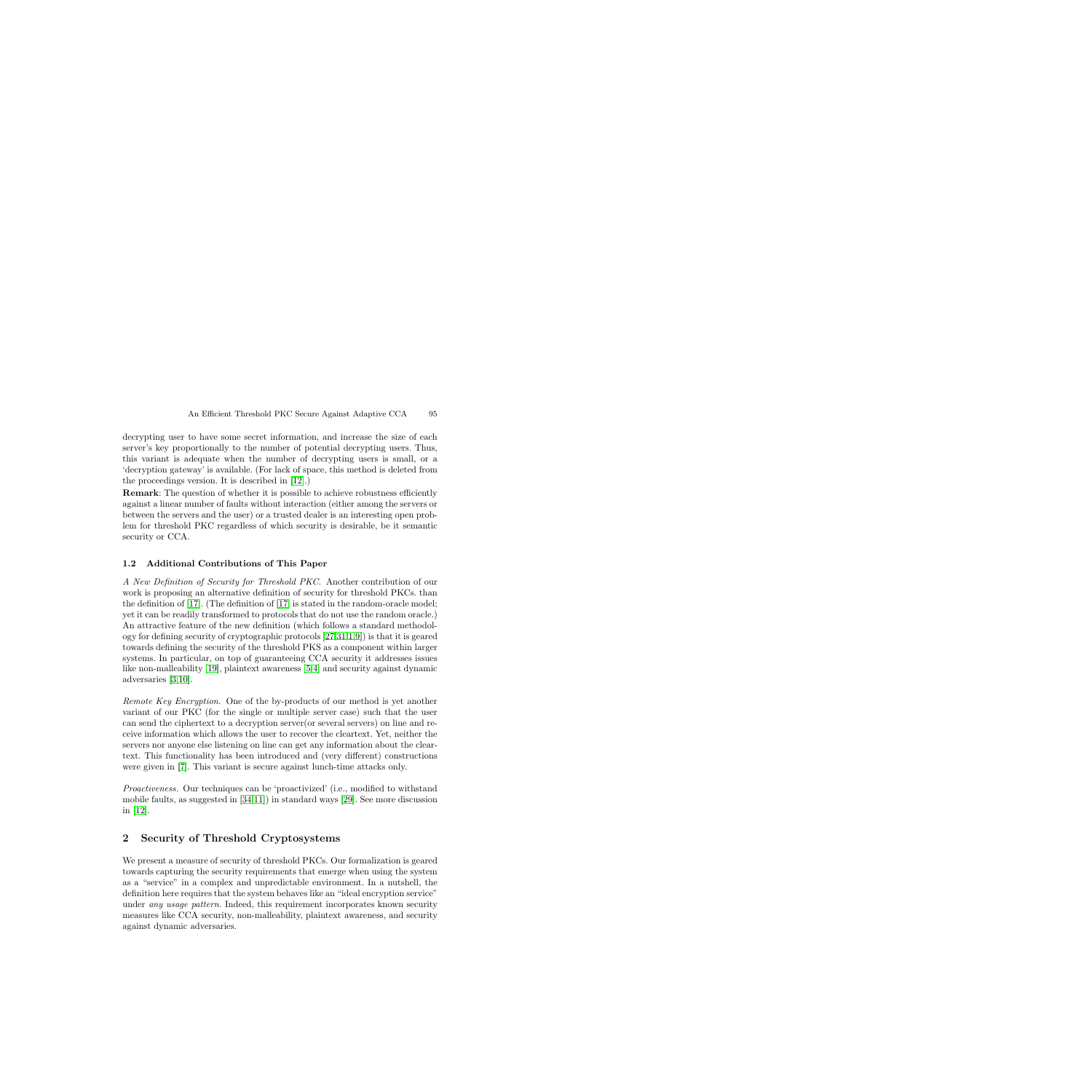The definition here takes a different approach than that of [\[25\]](#page-16-0), where threshold CCA-security is regarded as a natural extension of the standard definition of CCA-security to the context of threshold cryptosystems. In particular, security according to the definition here implies security according to the definition of [\[25\]](#page-16-0). (The converse does not hold in general.)

For lack of space we only sketch the definition in this extended abstract. See [\[12\]](#page-15-10) for full details on the definition and the relations with that of [\[25\]](#page-16-0).

*Outline of our definition.* Following the approach used for defining security of general cryptographic protocols [\[27,](#page-16-9)[31,](#page-16-10)[1,](#page-14-0)[9\]](#page-15-11), we proceed in three steps. First we formalize the model of computation and specify a syntax for threshold PKCs. Next we specify an idealized model where a threshold PKC is replaced with an "ideal encryption service". Finally, we say that a threshold PKC is secure if it *emulates* the ideal service in a way described below.

THE COMPUTATIONAL MODEL AND THRESHOLD PKCS. There are  $n$  decryption servers  $S_1...s_n$ , an encrypting user E and a decrypting user U. A threshold PKC consists of:

A key generation module, that given the security parameter generates a public key, pk, known to all parties, and some secret key,  $sk_i$ , known to each server  $S_i$ ; An encryption algorithm (run by  $E$ ) that, given pk, a message m to be encrypted, and random input  $\rho$ , outputs a ciphertext  $c = \text{ENC}_{\text{pk}}(m, \rho)$ ;

A server decryption module that, when operating within server  $S_i$  and given sk<sub>i</sub> and a ciphertext  $c$ , possibly interacts with  $D$  and other servers and eventually generates a decryption share  $\mu_i$ ;

A user decryption module (run by  $D$ ) that, given a ciphertext  $c$ , interacts with the servers, and eventually outputs  $m = \text{DEC}_{pk}(c, \rho_i, \mu_1...\mu_n)$ .

A run of the system consists of an invocation of the key generation module (at the end of which pk is made public and the secret keys are given to the corresponding servers), followed by an interaction among the parties via some standard model of distributed communication. (For simplicity assume ideally secure and authenticated communication links). The interaction is orchestrated by an adversary  $A$  who can invoke  $E$  and  $D$  on cleartexts and ciphertexts of its choice; in addition,  $A$  can corrupt  $D$  and up to t servers. (The corruptions are either static or dynamic. Corrupting D gives  $A$  access to the decrypted data.) We augment the model by allowing the adversary to freely interact with an additional entity, called an environment machine  $\mathcal{Z}$ . This (Turing) machine models the external environment, and in particular provides the adversary with arbitrary and interactive 'auxiliary input' throughout the run of the system. In particular,  $Z$  learns all the information learned by  $A$  (and, in general, can have additional information that is unknown to  $\mathcal{A}$ .)

We let the global output  $\text{EXEC}_{\tau,\mathcal{A},\mathcal{Z}}$  of a run of a threshold PKC  $\tau$  with adversary  $\mathcal A$  and environment  $\mathcal Z$  be the concatenation of the output of all the parties, the adversary, and the environment machine. In particular, the global output reg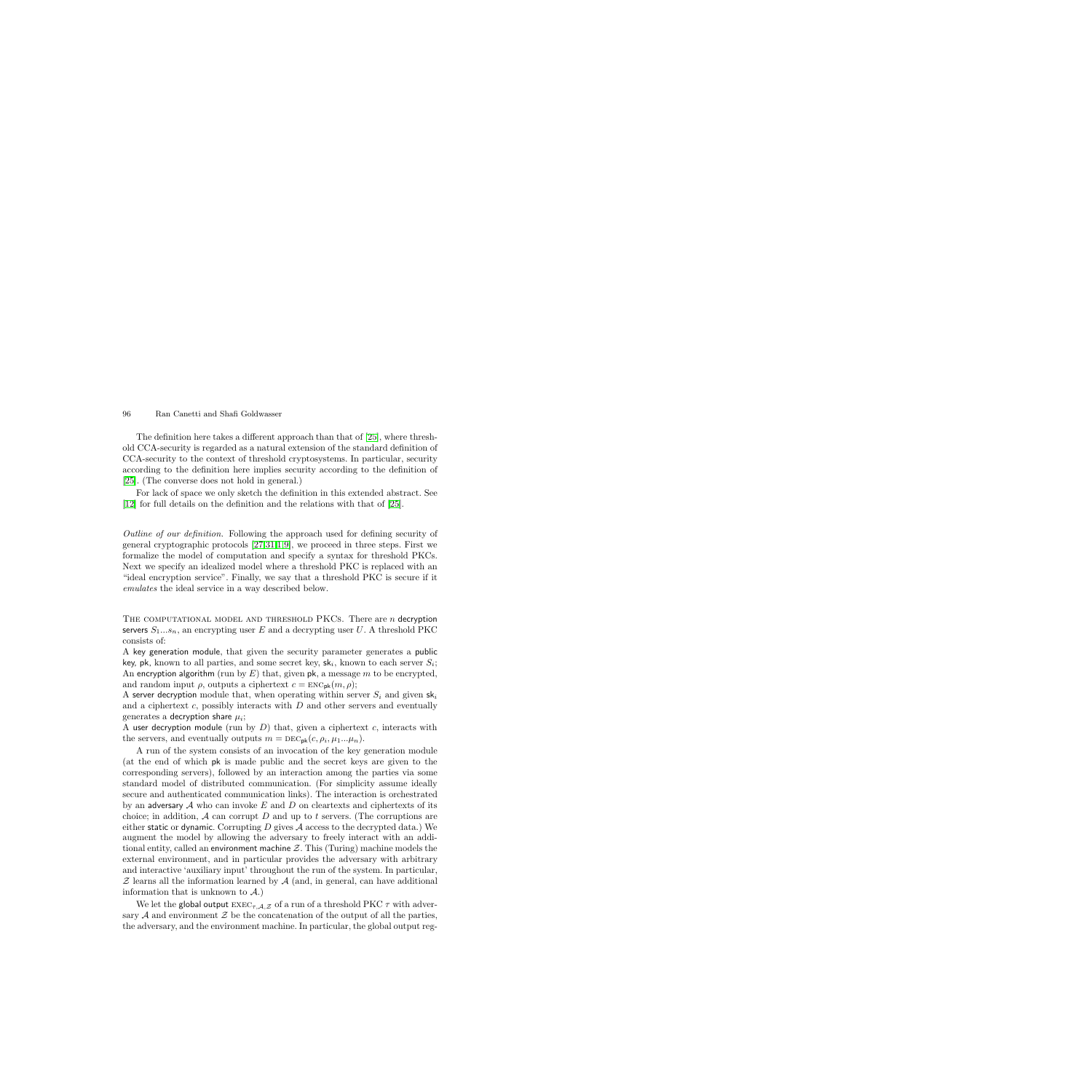isters all the encryption requests made to  $E$ , all the decryption requests made to  $D$  and each  $S_i$ , and the resulting ciphertexts and cleartexts.

THE IDEAL ENCRYPTION MODEL. The ideal model consists of replacing the four modules of a threshold PKC with a trusted service  $T$ , parameterized by a threshold  $t$ , and a security parameter  $k$ . First  $T$  receives a description of a distribution  $\Gamma$  from the adversary (who is now called an ideal model adversary,  $\mathcal{S}$ ).<sup>[3](#page-7-0)</sup> Next, the trusted party provides the following services:

Ideal Encryption, where E hands T a message  $m$  to encrypt. In response, E receives a receipt c, chosen from distribution Γ *independently of* m*.*

Ideal Decryption, where The servers can hand a receipt  $c$  to  $T$ . Once t servers have handed  $c$  to  $T$ , and if  $c$  was previously generated by  $T$ , then  $T$  hands  $D$ the message  $m$  that corresponds to  $c$ . Otherwise  $T$  ignores the request.

A run of the system in the ideal model is orchestrated by the adversary in the same way as described above.

Let the ideal global output  $\text{IDEAL}_{t,S,\mathcal{Z}}$  be defined analogously to  $\text{EXEC}_{\tau,A,\mathcal{Z}}$ with respect to parties running in the ideal encryption model with ideal-model adversary  $S$ , where t is the trusted party's threshold.

SECURITY OF THRESHOLD PKCS. A threshold PKC  $\tau$  is called t-secure if it *emulates* the ideal encryption service, in the following way. For any adversary A there should exist an ideal model adversary S such that for any environment  $\mathcal Z$ the global outputs  $\text{IDEAL}_{t,S,Z}$  and  $\text{EXEC}_{\tau,A,Z}$  are computationally indistinguishable (when regarded as distribution ensembles). We stress that the environment  $Z$  is the same in the real-life and ideal executions; that is,  $S$  can "mimic" the behavior of A in *any* environment.

*Replacing an ideal service.* The quantification over all environments Z provides a powerful guarantee. In particular, it captures the interaction of *any application protocol* with the PKC in question. Consequently, this definition can be used to show the following attractive property of PKCs. Consider an arbitrary, multiparty 'application protocol'  $\pi$  where, in addition to communicating over the specified communication channels, the parties have access to an ideal encryption service similar to the one described above. Let  $\tau$  be a PKC that meets the above definition, and let  $\pi^{\tau}$  be the protocol where each call to the ideal service is replaced, in the natural way, with an invocation of the corresponding module of  $\tau$ . Then  $\pi^{\tau}$  *emulates*  $\pi$ , where the notion of emulation is similar to the one used above. See more details in [\[12\]](#page-15-10).

### **3 A Threshold Cryptosystem**

Our threshold cryptosystem is based on the Cramer-Shoup cryptosystem [\[17\]](#page-15-3). We first briefly review the (basic variant of the) Cramer-Shoup scheme, denoted

<span id="page-7-0"></span>Typically,  $\Gamma$  will be the distribution of an encryption of a random message in the domain, under a randomly chosen public key.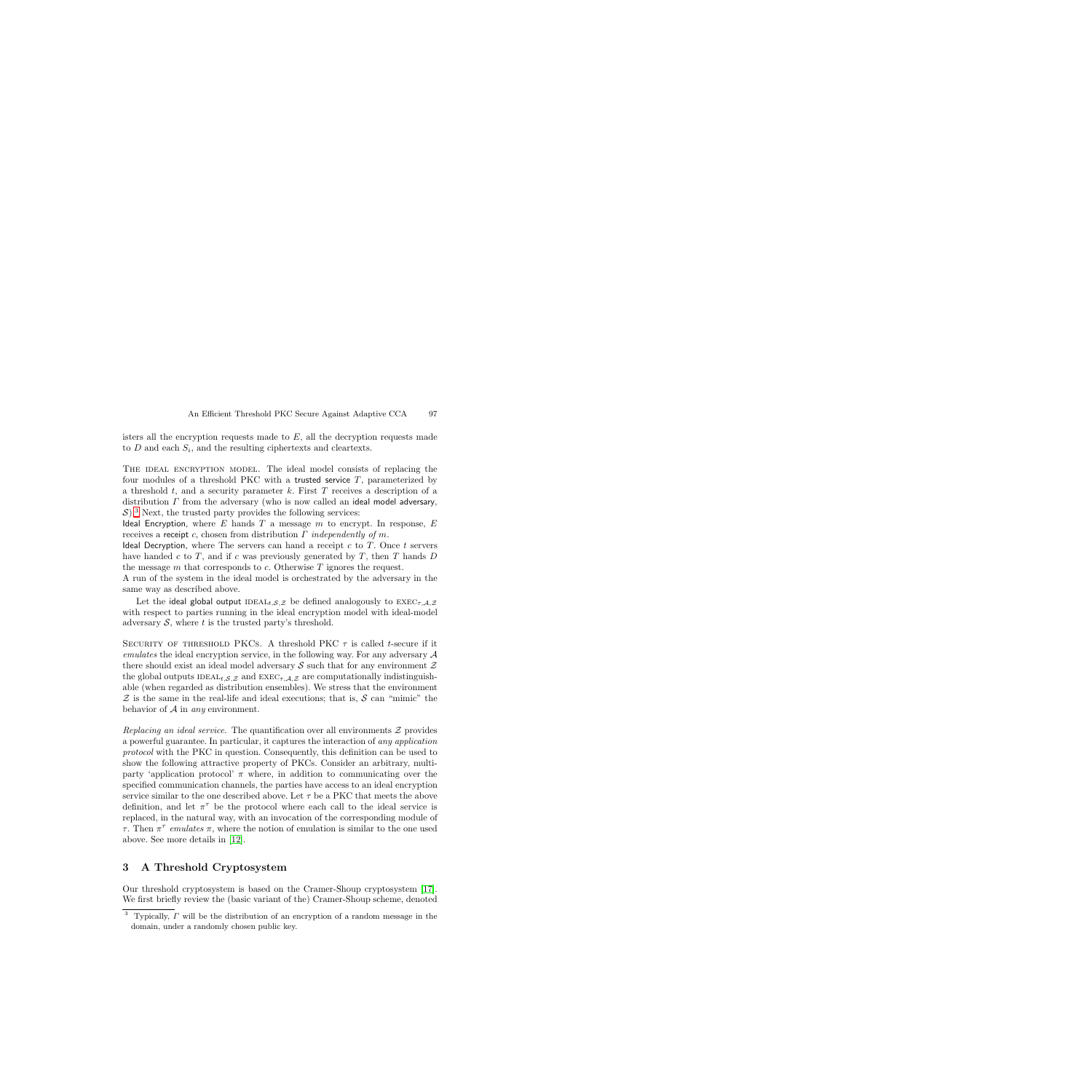cs, and modify it as a step towards constructing the distributed scheme. Next we present the basic scheme and its extensions.

*The Cramer-Shoup scheme.* Given security parameter k, the secret key is  $(p, q_1, q_2)$  $g_2, x_1, x_2, y_1, y_2, z, H$  where p is a k-bit prime,  $g_1, g_2$  are generators of a subgroup of  $\mathbb{Z}_p$  of a large prime order q, function H is a hash function chosen from a collision-resistant hash function family and  $x_1, x_2, y_1, y_2, z \stackrel{\text{R}}{\leftarrow} \mathbb{Z}_q$ . The public key is  $(p, g_1, g_2, c, d, h)$  where  $c = g_1^{x_1} g_2^{x_2}, d = g_1^{y_1} g_2^{y_2}$ , and  $h = g_1^z$ .

It is assumed that messages are encoded as elements in  $\mathbb{Z}_q$ . To encrypt a message m choose  $r \stackrel{\text{R}}{\leftarrow} \mathbb{Z}_q$  and let  $\text{ENC}(m, r) = (g_1^r, g_2^r, h^r m, c^r d^{r\alpha})$ , where  $\alpha =$  $H(g_1^r, g_2^r, h^r m)$ . Decrypting a ciphertext  $(u_1, u_2, e, v)$  proceeds as follows. First compute  $v' = u_1^{x_1+y_1\alpha} \cdot u_2^{x_2+y_2\alpha}$ . Next, perform a validity check: if  $v \neq v'$  then output an error message, denoted '?'. Otherwise, output  $m = e/u_1^z$ . Security of this scheme against CCA is proven, based on the decisional Diffie-Hellman assumption (DDH), in [\[17\]](#page-15-3).

*Towards a threshold scheme.* We first observe that this scheme can be slightly modified as follows, without losing in security. If the decryptor finds  $v \neq v'$  then instead of outputting '?' it outputs a random value in  $\mathbb{Z}_q$ . In a sense, the modified scheme is even "more secure" since the adversary does not get notified by the decryptor whether a ciphertext is valid.

Next, modify this scheme further, as follows. The decryption algorithm now does not explicitly check validity. Instead, given  $(u_1, u_2, e, v)$  it outputs  $e/u_1^z$ .  $(v'/v)^s$ , where v' is computed as before and  $s \stackrel{\text{R}}{\leftarrow} \mathbb{Z}_q$ . (Note that now the decryption algorithm is *randomized.*) To see the validity of this modification, notice that if  $v = v'$  then  $(v/v')^s = 1$  for all s, and the correct value is output. If  $v \neq v'$  then the decryption algorithm outputs a uniformly distributed value in  $\mathbb{Z}_q$ , independent of m, as in the previous scheme. Call this scheme M-CS.

*Claim.* If scheme CS is secure against CCA then so is scheme M-CS.

*Proof.* Correctness of m-cs (i.e., correct decryption of correctly generated ciphertexts) clearly holds. To show security against CCA, consider an adversary A that wins in the 'CCA-game' (see [\[17\]](#page-15-3)) against m-cs with probability non-negligibly more than one half. Construct the following adversary,  $A'$  that operates against cs.  $A'$  runs A, with the exception that whenever  $A'$  receives an answer '?' from the decryption oracle it chooses  $r \stackrel{\text{R}}{\leftarrow} \mathbb{Z}_q$  and gives r to A. Finally A' outputs whatever  $A$  does. The view of  $A'$  is distributed identically to its view in an interaction with m-cs, thus it predicts the bit b chosen by the encryption oracle of  $A'$  with probability non-negligibly more than one half.

*Verifying Validity of Ciphertexts.* An apparent disadvantage of m-cs is that even a legitimate user of the decryption algorithm does not learn whether a

<span id="page-8-0"></span><sup>&</sup>lt;sup>4</sup> In fact, *H* can be a target-collision-resistant hash function. The notation  $e \stackrel{R}{\leftarrow} D$  means that element e is drawn uniformly at random from domain *D* means that element e is drawn uniformly at random from domain D.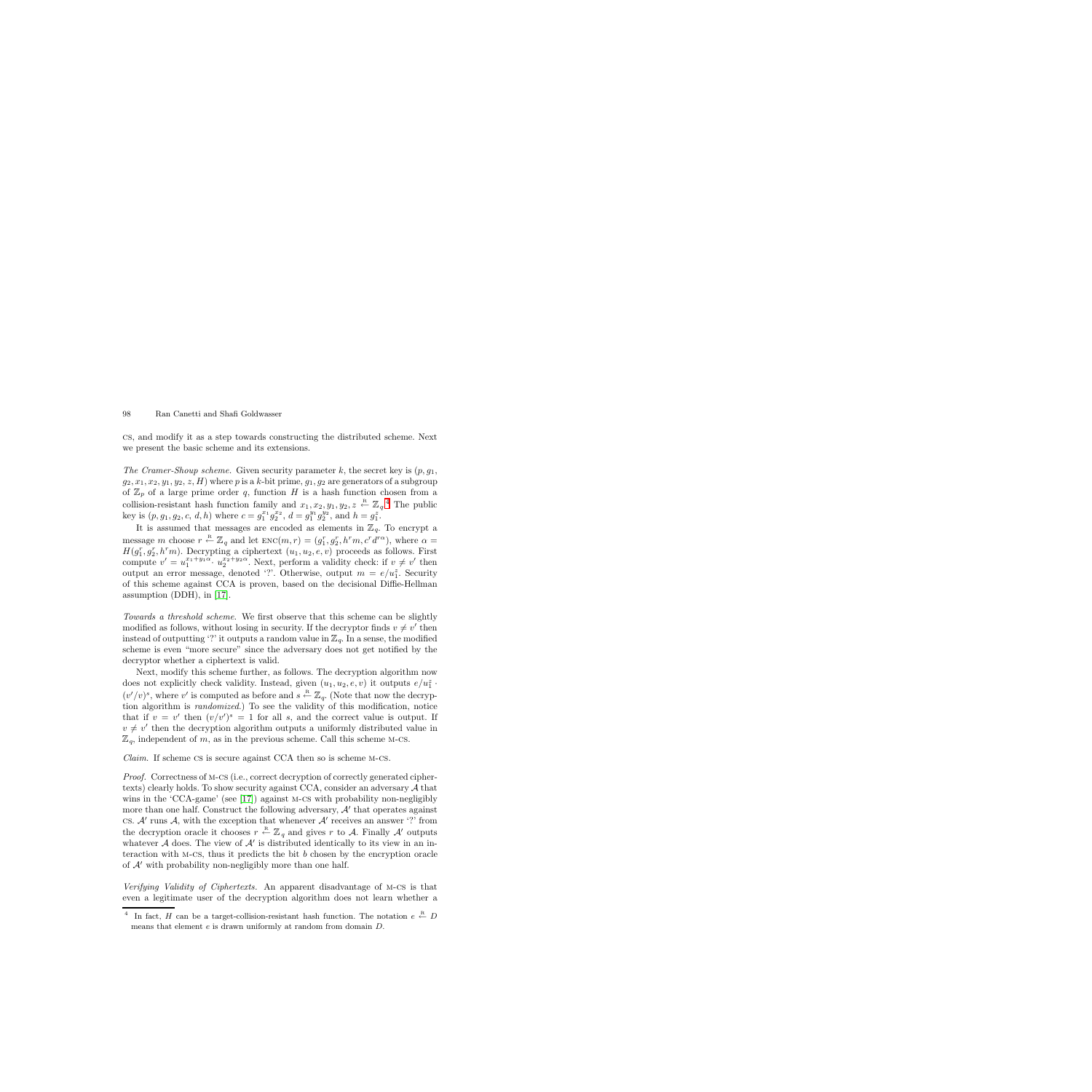ciphertext was valid. However, this information may be obtained in several ways: First, when applying the decryption algorithm twice to an invalid ciphertext, two independent random numbers are output, but if the ciphertext is valid then both applications output the same cleartext. Alternatively, valid cleartexts can be assumed to have a pre-defined format (say, a leading sequence of zeros). The output of the decryption algorithm on an invalid ciphertext, being a random number, has the right format with probability that can be made negligibly small.

*On Remotely Keyed Encryption:* As a side remark, one can trivially change cs and m-cs to qualify as a remotely-keyed-encryption scheme [\[7\]](#page-15-15) secured against lunch-time attacks. Simply, drop d from the public key, and let  $ENC(m, r) =$  $(g_1^r, g_2^r, h^r m, c^r)$ .<sup>[5](#page-9-1)</sup> Then the user sends to be decrypted remotely only  $(g_1^r, g_2^r, c^r)$ , dropping the third component of the ciphertext. To decrypt, the server who gets  $(u_1, u_2, v)$  computes  $v' = u_1^{x_1} u_2^{x_2}$  and sends  $p = \frac{(v'/v)^s}{u_2^s}$  $\frac{\sqrt{v_f}}{u_1^z}$  back to the user. The user sets  $m = e \cdot p$ . Clearly, the server got no information about m. A similar modification can be applied to the threshold PKC coming up in the next section, to obtain a remotely keyed threshold PKC secure against lunch time attacks.

#### <span id="page-9-0"></span>**3.1 An Threshold Cryptosystem for Passive Server Faults**

The basic threshold scheme, denoted T-CS, distributes scheme M-CS in a straightforward way. Let  $p, q, g_1, g_2$  be as in the original scheme, and let t be the threshold. The scheme requires an additional parameter, L, specifying the number of decryption performed before the public and secret keys need to be refreshed. We first describe the scheme for the case where all serves follow their protocol.

Key generation. For simplicity we assume a trusted dealer for this stage. This simplifying assumption can be replaced by an interactive protocol performed by the servers. This can be done using general multi-party computation techniques [\[26](#page-16-3)[,6](#page-15-0)[,13\]](#page-15-1) or more efficiently using techniques from [\[35\]](#page-16-4). Say that a polynomial  $P(\xi)=\sum_{i=0}^da_i\xi^i\;(\text{mod }q)$  is a random polynomial for  $a$  if  $a_0=a$  and  $a_1...a_d\stackrel{\text{\tiny R}}{\leftarrow}$  $\mathbb{Z}_q$ . The dealer generates:

•  $x_1, x_2, y_1, y_2, z \stackrel{\text{R}}{\leftarrow} \mathbb{Z}_q$  as in the original cs, and random degree t polynomials  $P^{x_1}(), P^{x_2}(), P^{y_1}(), P^{y_2}(), P^z()$  for  $x_1, x_2, y_1, y_2, z$ , respectively.

• L values  $s_1...s_L \stackrel{\text{R}}{\leftarrow} \mathbb{Z}_q$  and random degree t polynomials  $P^{s_1}(\dots P^{s_L}(\)$  for them.  $\bullet$   $L$  random degree  $2t$  polynomials  $P^{o_1}()..P^{o_L}()$  for the value  $0.^6$  $0.^6$ 

Let  $x_{j,i} = P^{x_j}(i)$ . Let  $y_{j,i}, z_i, s_{l,i}, o_{l,i}$  be defined similarly. The secret key of server  $S_i$  is now set to  $\mathsf{sk}_i = (p, q, g_1, g_2, x_{1,i}, x_{2,i}, y_{1,i}, y_{2,i}, z_i, s_{1,i}...s_{L,i}, o_{1,i}...o_{L,i}).$  The public key is identical to that of cs:  $\mathsf{pk} = (p, q, g_1, g_2, c, d, h)$  where  $c = g_1^{x_1} g_2^{x_2}$ ,  $d = g_1^{y_1} g_2^{y_2}$ , and  $h = g_1^z$ .

 $5$  This simplification was suggested in [\[17\]](#page-15-3).

<span id="page-9-2"></span><span id="page-9-1"></span>Looking ahead, we note that these values are needed to make sure that the partial decryptions are computed based on a random degree 2t polynomial. More specifically, these shares make sure that polynomial  $Q()$  defined in Equation [\(2\)](#page-10-0) below is a *random* degree 2t polynomial for the appropriate value.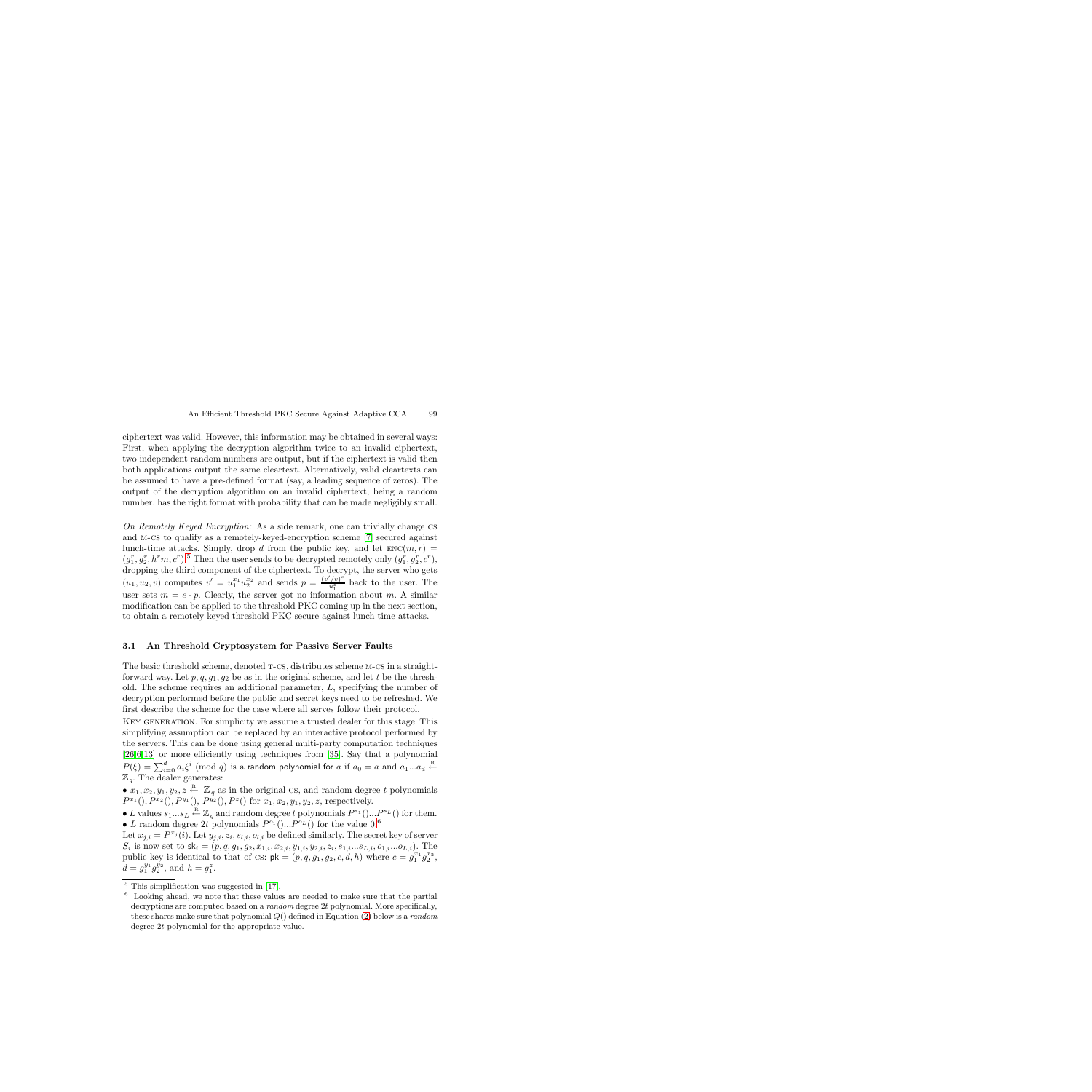ENCRYPTION is identical to CS:  $ENC_{pk}(m,r) = (g_1^r, g_2^r, h^r m, c^r d^{r\alpha})$ , where  $\alpha =$  $H(g_1^r, g_2^r, h^r m).$ 

DECRYPTION. Each server  $S_i$  proceeds as follows, to decrypt the *l*th ciphertext,  $(u_1,u_2,e,v)$ . First it computes a share  $v'_i$  of v', by letting  $v'_i = u_1^{x_{1,i}+y_{1,i}\alpha} u_2^{\dot{x}_{2,i}+y_{2,i}\alpha}$ . Then it computes a share  $u_1^{z_i}$  of  $u_1^z$  and a share  $g_1^{o_{l,i}}$  of the value '1<sup>'</sup>. Next it computes and outputs the partial decryption:[7](#page-10-1)

$$
f_i = u_1^{z_i} \cdot (v/v_i')^{s_{l,i}} \cdot g_1^{o_{l,i}}.
$$

The user module collects the partial decryptions  $f_1...f_n$  and computes the value  $f_0 = \prod_{i=1}^n f_i^{\lambda_i}$ , where the  $\lambda_i$ 's are the appropriate Lagrange interpolation coefficients; that is, the  $\lambda_i$ 's satisfy that for any degree 2t polynomial  $P()$  over  $\mathbb{Z}_q$  we have  $P(0) = \sum_{i=1}^{n} \lambda_i P(i)$ . Next, the user outputs  $m = e/f_0$ .

<span id="page-10-2"></span>**Theorem 1.** If the DDH assumption holds then T-CS is a t-secure threshold *cryptosystem for any*  $t < \frac{n}{2}$ , provided that even corrupted servers follow their *protocol.*

*Proof.* See proof in [\[12\]](#page-15-10). Here we only verify that the output of the user's decryption module is identical to the output of the decryption module in m-cs. Each partial decryption  $f_i$  can be written as follows:

$$
f_i = u_1^{z_i - s_{l,i}(x_{1,i} + y_{1,i}\alpha)} u_2^{-s_{l,i}(x_{2,i} + y_{2,i}\alpha)} v^{s_{l,i}} g_1^{o_{l,i}} \tag{1}
$$

Let  $r_1 = \log_{g_1} u_1$  (i.e.,  $r_1$  satisfies  $g_1^{r_1} = u_1$ ), let  $r_2 = \log_{g_2} u_2$ , and let  $r_3 =$  $log_{a_1} v$ . Then we have

$$
f_i = g_1^{r_1 \cdot z_i - r_1 \cdot s_{l,i} x_{1,i} - r_1 \alpha \cdot s_{l,i} y_{1,i} - r_2 \cdot s_{l,i} x_{2,i} - r_2 \alpha \cdot s_{l,i} y_{2,i} + r_3 \cdot s_{l,i} + o_{l,i}}.
$$

Consequently,  $f_i = g_1^{Q(i)}$  where  $Q(i)$  is the degree 2t polynomial:

<span id="page-10-0"></span>
$$
Q() = r_1 P^{z}() - r_1 P^{s_l}(P^{x_1}() - r_1 \alpha P^{s_l}()P^{y_1}() - r_2 P^{s_l}()P^{x_2}()
$$
  
- 
$$
r_2 \alpha P^{s_l}(P^{y_2}() + r_3 P^{s_l}() + P^{o_l}()
$$
 (2)

It follows that

$$
f_0 = g_1^{Q(0)} = g_1^{r_1 \cdot z - r_1 \cdot s_l x_1 - r_1 \alpha \cdot s_l y_1 - r_2 \cdot s_l x_2 - r_2 \alpha \cdot s_l y_2 + r_3 \cdot s_l + 0} = u_1^z \cdot (v/v')^{s_l}
$$

therefore  $e/f_0 = m \cdot (v'/v)^{s_l}$ .

*How to synchronize the* s*'s.* The above scheme may encounter synchronization problems when the servers receive the ciphertexts in different orders, and consequently associate shares of different s's with the same ciphertext. A way for solving this problem is to have the servers agree on a bivariate polynomial  $H(x, y)$ 

<span id="page-10-1"></span><sup>&</sup>lt;sup>7</sup> Once the partial decryption is generated, the server *erases* the shares  $o_{l,i}, s_{l,i}$ . This provision is important for proving security of the scheme against dynamic adversaries that may corrupt parties during the course of the computation.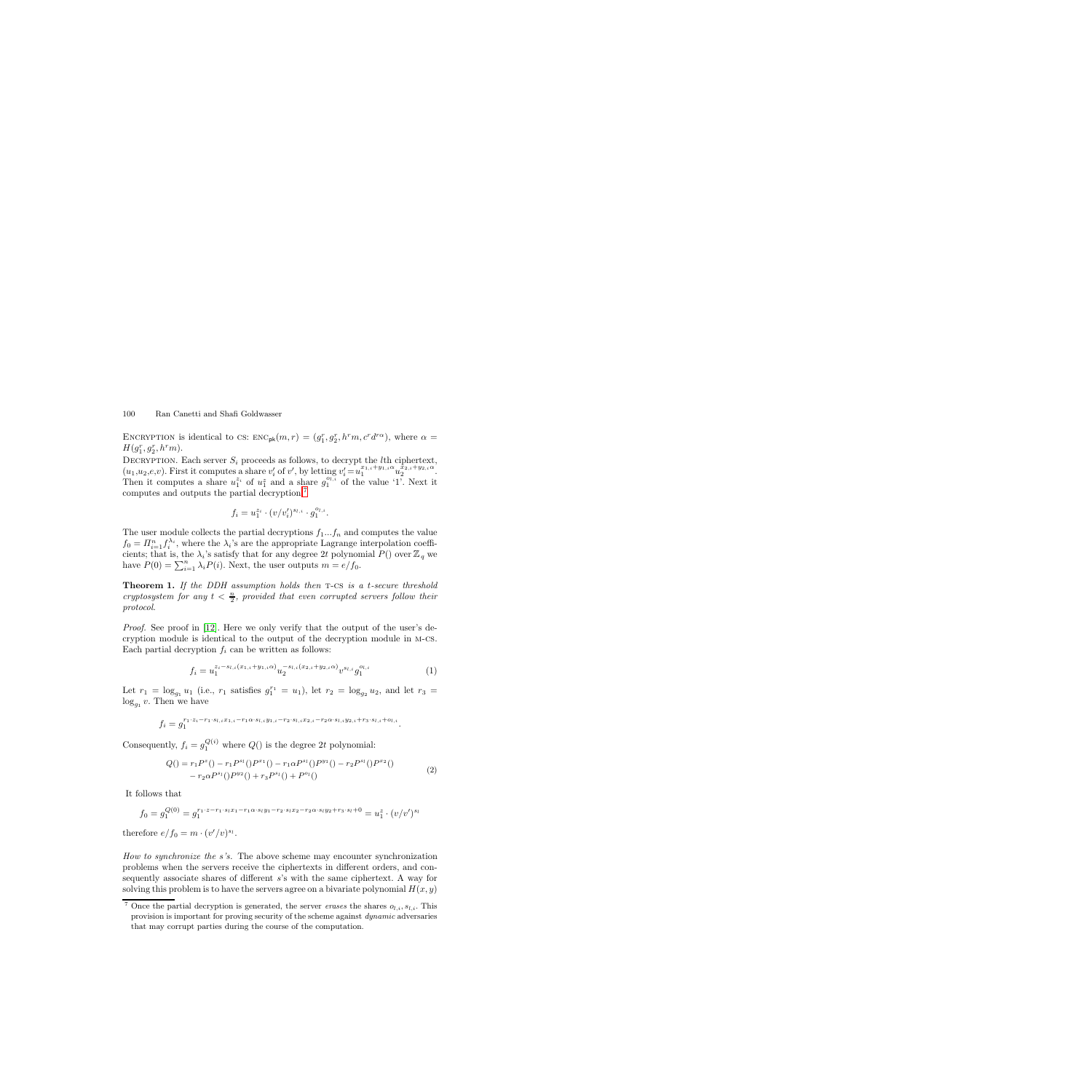of degree t in x and degree L in y, where each server  $P_i$  holds the degree-m univariate polynomial  $H_i(y) = H(i, y)$ . The value  $s_{i,c}$  associated with the ciphertext c is computed as  $s_{i,c} = H(i, h(c)$  where  $h(i)$  is a collision-resistant hash function that outputs numbers in  $\mathbb{Z}_q$ . It now holds that the first L ciphertexts will be associated with L independent s's, regardless of the relative order of arrival at the servers. (Ciphertext c will be associated with the value  $s_c = H(0, h(c))$ . Using bivariate polynomials for related purposes is common in the literature. The use here is similar to the one in [\[32\]](#page-16-13).

This method does not reduce the memory requirements from the servers, since each  $H_i$  has  $L + 1$  coefficients. Furthermore, our proof of security against *dynamic* adversaries does not go through when this method is used. (Security against static adversaries remains unchanged.)

In an alternative method (that allows the proof against dynamic adversaries to go through) the servers use a universal hash function  $h$  (not cryptographic, just avoiding collisions with high probability) to map the ciphertext  $c$  to an index *i*. Once an  $s_l$  has been utilized, erase it from the list.<sup>[8](#page-11-0)</sup> Note that universal hash functions suffice here, as it is in the interest of the encrypting party to prevent collisions in hashed ciphertexts. However, only a fraction of the s's are used before collisions become frequent.

*On pseudorandomly generated* s*'s.* The need to prepare in advance the s's and the o's (i.e., the shared random values and the shares of the value 0) is a drawback of our scheme. It raises an interesting open problem of whether it is possible to construct a non-interactive and efficient implementation of a threshold pseudorandom function (TPRF), namely a PRF family  $\{f_k\}$  where the secret key k is shared by a number of servers so that the servers can jointly evaluate the function, yet the function remains pseudorandom to an adversary who may control a coalition of some of the servers. For our scheme, we would need in addition that the shares of the servers of  $f_k(c)$  would correspond to the values of a degree-t polynomial whose free term is  $f_k(c)$ . If such function family would exist, then instead of pre-sharing the random s's, each server  $S_i$  will, given a ciphertext c, set  $s_i$  to be the *i*th share of  $f_k(c)$ . (The shares of the value '0' can be pseudorandomly generated using similar methods.)

In fact, a threshold pseudorandom generator (TPRG) will suffice for us and could possibly be easier to implement. In a TPRG suitable for our purpose, the seed to the generator would be shared among the servers. Each server would compute a point on a degree  $t$  random polynomial whose free term is the  $i$ th output block of the generator.

<span id="page-11-0"></span><sup>&</sup>lt;sup>8</sup> In the event that a c' arrives s.t.  $h(c') = i$  for an  $s_i$  that was previously used and erased the server algris the user to replace c' with c'' (a perturbed c') and  $s_i$  wis erased, the server alerts the user to replace c' with c'' (a perturbed c') and  $s_{h(c'')}$  is<br>used instead used instead.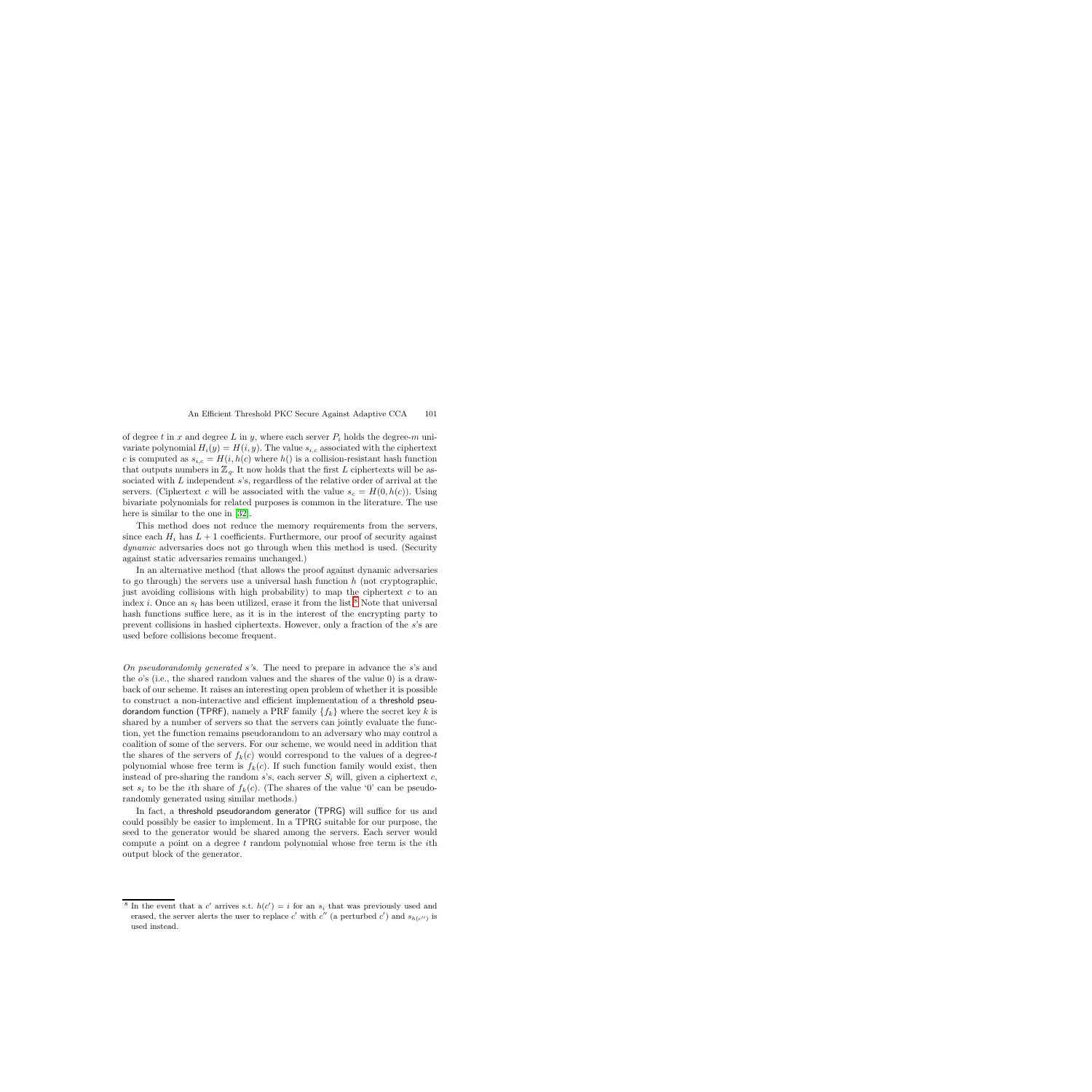#### **3.2 Achieving Robustness**

This section deals with protecting against actively faulty decryption servers. Notice that since scheme t-cs is non-interactive then actively faulty servers cannot help the adversary in compromising the secrecy of encrypted messages that were not explicitly decrypted by the non-corrupted servers. The only damage that actively faulty servers can cause is denial of service. This is a lesser concern than secrecy, and in particular can usually be dealt with using external methods, such as notifying a higher-layer protocol or an operator. Still, we describe three methods for dealing with such active faults, as sketched in the Introduction.

*Local error correcting.* The first method uses the fact that, as long as  $t < \frac{n}{3}$ , the correct value  $f_0$  is uniquely determined. This holds even if up to t of the  $f_i$ 's are arbitrary elements in  $\mathbb{Z}_q$ : Let  $Q()$  be the polynomial defined in Equation [\(2\)](#page-10-0). Then at least  $n-t$  of the partial decryptions  $f_1...f_n$  satisfy  $f_i = g_1^{Q(i)}$ . Furthermore, there exists only a single degree 2t polynomial that agrees with  $n-t$  of the  $f_i$ 's.

We describe below a method for finding  $f_0 = g_1^{\mathcal{Q}(0)}$ . This method is efficient only when  $t = O(\sqrt{n})$ . We do not know how to efficiently find  $f_0$  for larger values of t; this 'error correction in the exponent' is an interesting and general open problem with various applications for cryptographic protocols. In particular, standard error correction algorithms for Reed-Solomon codes [\[30](#page-16-14)[,41\]](#page-16-15), which work when the perturbed  $Q(i)$ 's are explicitly given, do not seem to work here.

Our simplistic method for finding the value  $f_0 = g_1^{\mathcal{Q}(0)}$  proceeds as follows. We first pick at random a set  $G = \{f_{i_1}...f_{i_d}\}$  of  $d = 2t + 1$   $f_i$ 's, and check its validity using the appropriate Lagrange coefficients. That is, let  $\lambda_1^x...\lambda_d^x$  be such that  $P(x) = \sum_{k=1}^{d} \lambda_k^x P(i_k)$  for all polynomials  $P()$  of degree 2t. (These  $\lambda_k^x$ 's are specific for x and for the set G.) Then, for each  $j = 1..n$  we test whether  $f_j = \prod_{k=1}^d f_{i_k}^{\lambda_k^j}$ . Say that s is valid if the test fails for at most t  $f_j$ 's. We are guaranteed by the uniqueness of  $Q()$  that if G is valid then letting  $f_0 = \prod_{k=1}^d f_{i_k}^{\lambda_k^0}$ yields the correct value. Furthermore, if  $S_i$  is uncorrupted (and thus  $f_i = g_1^{Q(i)}$ ) for all  $i \in G$  then G is valid.

We thus repeatedly choose random sets of size  $2t + 1$  and check for validity. We thus repeatedly choose random sets of size  $2t + 1$  and check for validity.<br>Each trial succeeds with probability  $\Omega(e^{-2t^2/n})$ . Thus when  $t = O(\sqrt{n})$  we are guaranteed that a valid set  $G$  is found within a constant number of trials. (A similar argument is used in [\[2\]](#page-15-17)). When n is small — as would be the case for practical applications — this method is quite efficient.

*Interactive proofs of validity of partial decryptions.* This method calls for the decrypting user to perform a (four-move) Zero Knowledge interaction with each of the servers to verify the validity of the partial decryptions. While making sure that neither corrupted servers nor a corrupted user gather more information (or, rather, more computational ability) than in the basic scheme  $(T\text{-}cs)$ , these interactions guarantee that the user will almost never accept an invalid partial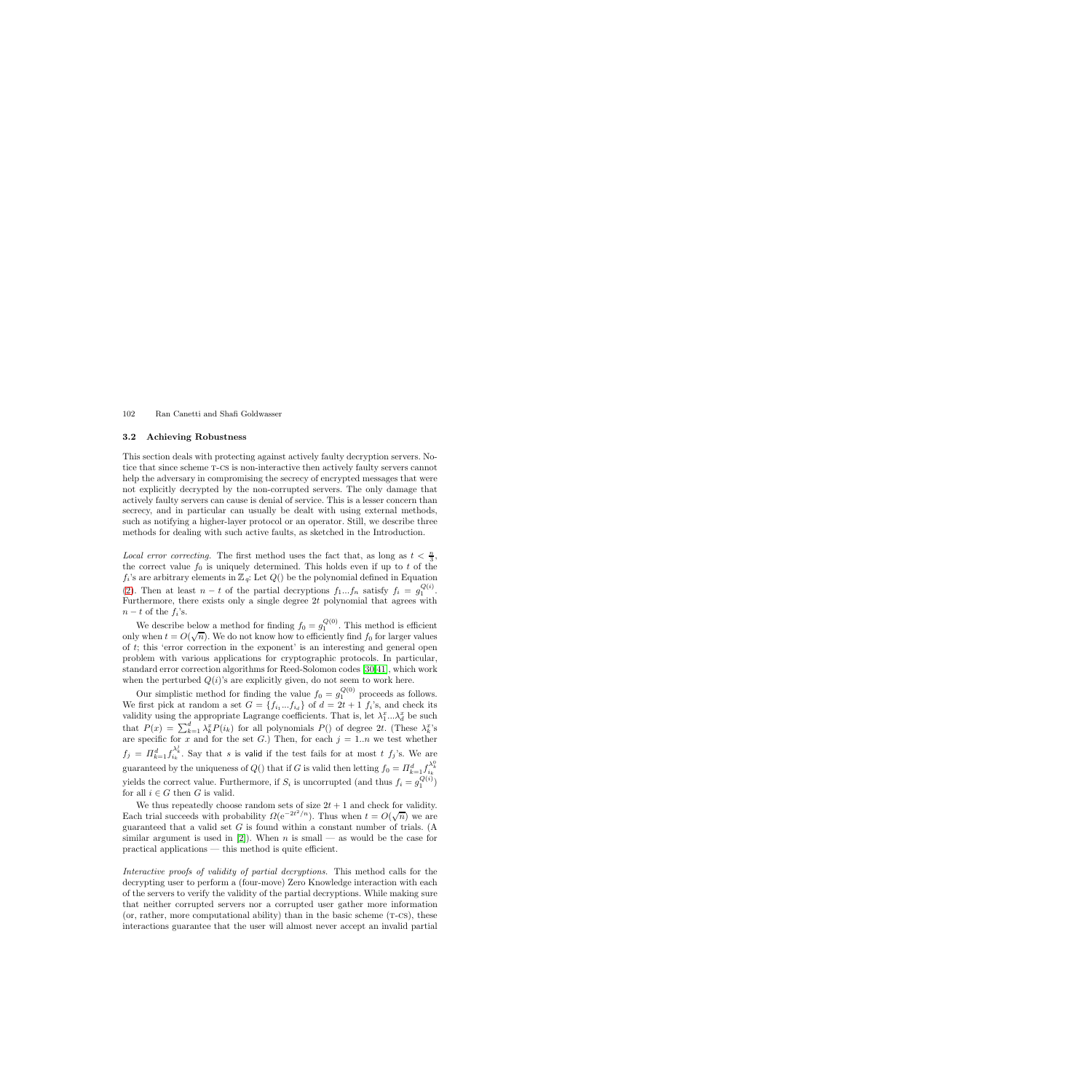decryption as valid. Once the interactions are done, the user interpolates  $f_0$  as in the basic scheme, based on the acceded partial decryptions. We remark that the user need not always perform these interactions. It can first locally check validity (using terminology from the previous method) of the entire set  $\{f_1...f_n\}$ and interact with the servers only if  $\{f_1...f_n\}$  is found invalid.

We use standard techniques for discrete-log based ZK proofs of membership and knowledge [\[21](#page-15-18)[,14](#page-15-19)[,15,](#page-15-20)[40,](#page-16-16)[16,](#page-15-21)[8\]](#page-15-22). First the following verification information is added to the public key. (We stress that this information is not needed for encrypting messages; it is used only by the decrypting users.) For each server  $S_i$ and each  $l = 1...L$  we add:

$$
g_1^{z_i},\ g_1^{s_{l,i}},\ g_2^{s_{l,i}},\ g_2^{o_{l,i}}.
$$

Now, given the *l*th ciphertext  $(u_1, u_2, e, v)$  server  $S_i$  sends to the decrypting user, along with the partial decryption  $f_i$  (computed as in  $T-CS$ ), also the values  $\tilde{u}_1 = u_1^{s_{l,i}}$  and  $\tilde{u}_2 = u_2^{s_{l,i}}$ . Next,  $S_i$  and the user U engage in the following interaction, whose purpose can be informally described as follows. Recall that  $\alpha = H(u_1, u_2, e)$ . Server  $S_i$  proves to U that:

- <span id="page-13-2"></span><span id="page-13-0"></span>1.  $\log_{u_1} \tilde{u}_1 = \log_{g_1} g_1^{s_{l,i}}$  and  $\log_{u_2} \tilde{u}_2 = \log_{g_2} g_2^{s_{l,i}}$ .
- 2.  $S_i$  "knows" values  $w_1, w_2, w_3, w_4, w_5$  and  $x_{1,i}, x_{2,i}, y_{1,i}, y_{2,i}$ , such that:
	- (a)  $w_1 \cdot w_2 \cdot w_3 \cdot w_4 \cdot w_5 = f_i$
	- (b)  $w_1^{-1} = \tilde{u}_1^{x_1,i} \tilde{u}_2^{x_2,i}$  and  $w_2^{-1} = \tilde{u}_1^{y_1,i\alpha} \tilde{u}_2^{y_2,i\alpha}$ <br>
	(c)  $\log_{u_1} w_3 = \log_{g_1} g_1^{z_i}$ <br>
	(d)  $\log_v w_4 = \log_{g_1} g_1^{y_1,i}$
	-
	-
	- (e)  $\log_{g_1} w_5 = \log_{g_2} g_2^{o_{l,i}}.$

The proof proceeds as follows. We describe the proof in two parts. These parts are performed in parallel. (In fact,  $U$  can use the same challenge for both proofs.) First, to prove item [\(1\)](#page-13-0) a standard ZK proof of equality of discrete-logs [\[16\]](#page-15-21) is performed:

1. U commits to a challenge  $c \stackrel{\text{R}}{\leftarrow} \mathbb{Z}_q$ .<sup>[9](#page-13-1)</sup>

2.  $S_i$  chooses  $r_1, r_2 \stackrel{\text{R}}{\leftarrow} \mathbb{Z}_q$ , and sends  $b_1 = u_1^{r_1}, b_2 = g_1^{r_1}, b_3 = u_2^{r_2}, b_4 = g_2^{r_2}$  to U.

- 3.  $U$  de-commits to  $c$
- 4.  $S_i$  sends  $a_1 = r_1 + cs_{l,i}$  and  $a_2 = r_2 + cs_{l,i}$  to U.

5. *U* accepts if 
$$
u_1^{a_1} = \tilde{u}_1^{cb_1}
$$
 and  $g_1^{a_1} = g_1^{s_{l,i}cb_2}$  and  $u_2^{a_2} = \tilde{u}_2^{cb_3}$  and  $g_2^{a_2} = g_2^{s_{l,i}cb_4}$ .

The above interaction consists of two [\[16\]](#page-15-21) proofs, that use the same challenge. It can be seen that using the same challenge does not significantly increase the probability of error for the user.

Next, to show item [\(2\)](#page-13-2) above, server  $S_i$  and user U engage in the following interaction (which is a combination of the above proof of equality of discrete logs, and a proof of "knowledge of a representation" from [\[14,](#page-15-19)[15\]](#page-15-20) (we use the formulation of [\[8\]](#page-15-22)).

<span id="page-13-1"></span> $9$  Specifically, we use the Pedersen commitment scheme [\[36\]](#page-16-17). Here the parties may use two predetermined generators g, h of the subgroup of size q in  $\mathbb{Z}_p^*$ . The user commits to c by sending  $a^c b^s$  for a randomly chosen s in  $\mathbb{Z}$ to c by sending  $g^c h^s$  for a randomly chosen s in  $\mathbb{Z}_q$ .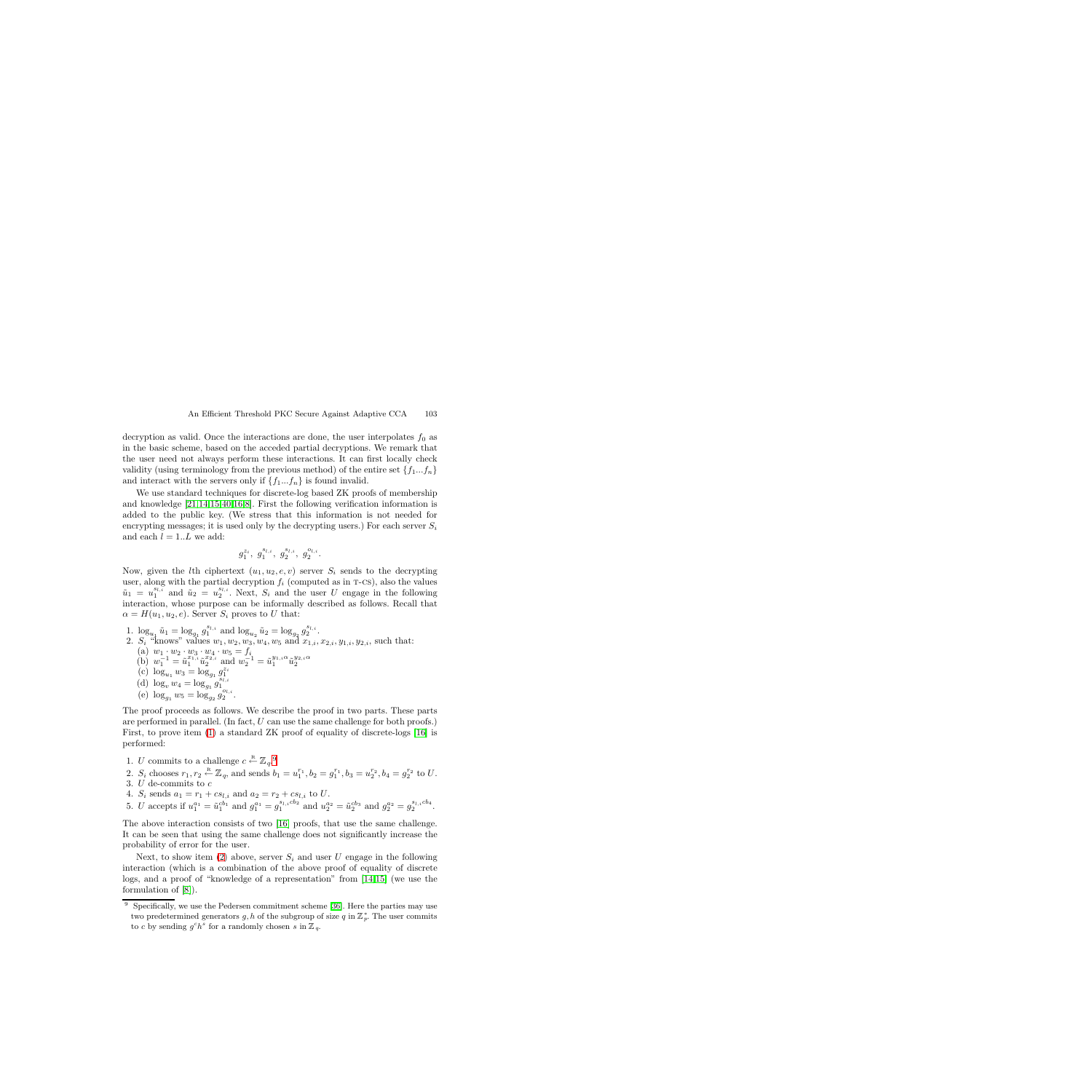- 1. U commits to a challenge  $c \stackrel{\text{R}}{\leftarrow} \mathbb{Z}_q$ , as before.
- 2.  $S_i$  chooses  $r_1...r_7 \stackrel{\text{R}}{\leftarrow} \mathbb{Z}_q$  and sends  $b_1 = \tilde{u}_1^{r_1} \tilde{u}_1^{r_2}$ ,  $b_2 = \tilde{u}_2^{r_3 \alpha} \tilde{u}_2^{r_4 \alpha}$ ,  $b_3 = u_1^{r_5}$ ,  $b_4 = g_1^{r_5}, b_5 = v^{r_6}, b_6 = g_1^{r_6}, b_7 = g_1^{r_7}, b_8 = g_2^{r_7}$  to U.
- 3.  $U$  de-commits to  $c$ .
- 4.  $S_i$  sends  $a_1 = r_1 + x_{1,i}c$ ,  $a_2 = r_2 + x_{2,i}c$ ,  $a_3 = r_3 + y_{1,i}c$ ,  $a_4 = r_4 + y_{2,i}c$ ,  $a_5 = r_5 + z_i c, a_6 = r_6 + s_{l,i} c, a_7 = r_6 + o_{l,i} c$  to U.
- 5. *U* accepts  $f_i$  if  $g_1^{a_5} = g_1^{z_i c b_4}$  and  $g_1^{a_6} = g_1^{s_{l,i} c b_6}$  and  $g_2^{a_7} = g_2^{o_{l,i} c b_8}$  and

<span id="page-14-1"></span>
$$
\tilde{u}_1^{a_1} \tilde{u}_2^{a_2} \tilde{u}_1^{a_3 \alpha} \tilde{u}_2^{a_4 \alpha} u_1^{a_5} v^{a_6} g_1^{a_7} = f_i^c b_1 b_2 b_3 b_5 b_7. \tag{3}
$$

The above interaction combines three [\[16\]](#page-15-21) proofs of equality of discrete logarithms with two [\[14,](#page-15-19)[15\]](#page-15-20) proofs of knowledge of representation. In addition to using the same challenge, here the verifier's acceptance conditions of the five proofs are combined in a single product [\(3\)](#page-14-1). This allows the verifier to check the validity of the product  $f_i$  without knowing the individual  $w_i$ 's. Correctness of this interaction is based on the fact that if  $S_i$  'knows' representations  $w_1^{-1} = \tilde{u}_1^{x_{1,i}} \tilde{u}_2^{x_{2,i}}$  and  $w_2^{-1} = \tilde{u}_1^{y_{1,i}\alpha} \tilde{u}_2^{y_{2,i}\alpha}$  then the values  $x_{1,i}, x_{2,i}, y_{1,i}, y_{2,i}$  must be the ones from  $S_i$ 's secret key (otherwise a knowledge extractor for  $S_i$  can be used to find the index of  $g_2$  w.r.t.  $g_1$ ).

User U decides that  $f_i$  is valid if it accepted  $f_i$  in both of the above interactions. Finally, U proceeds to compute  $f_0$  and m based on the valid  $f_i$ 's, as in the basic scheme. Let I-CS denote this interactive variant of T-CS.

**Theorem 2.** *If the DDH assumption holds then* i-cs *is a* t*-robust threshold cryptosystem for any*  $t < \frac{n}{2}$ *.* 

The proof combines the simulation technique from the proof of Theorem [1](#page-10-2) with the proofs of the protocols of [\[16](#page-15-21)[,14,](#page-15-19)[15\]](#page-15-20). We omit details from this version. (Here we only withstand static adversaries.) We remark that the protocols described here do not withstand *asynchronously concurrent* interactions between a corrupted user and the servers. This problem can be solved once general mechanisms for efficiently dealing with the concurrency problem are provided.

#### **Acknowledgments**

We thank Rosario Gennaro, Oded Goldreich, Shai Halevi, Tal Rabin, Omer Reingold, Ronitt Rubinfeld, Victor Shoup and Madhu Sudan for helpful discussions. The first author expresses special thanks to Rosario and Tal for very instructive tutorials. We also thank Moni Naor and Benny Pinkas for pointing out the bivariate-polynomial solution to the synchronization problem among the servers.

### <span id="page-14-0"></span>**References**

1. D. Beaver, "Secure Multi-party Protocols and Zero-Knowledge Proof Systems Tolerating a Faulty Minority", J. Cryptology (1991) 4: 75-122.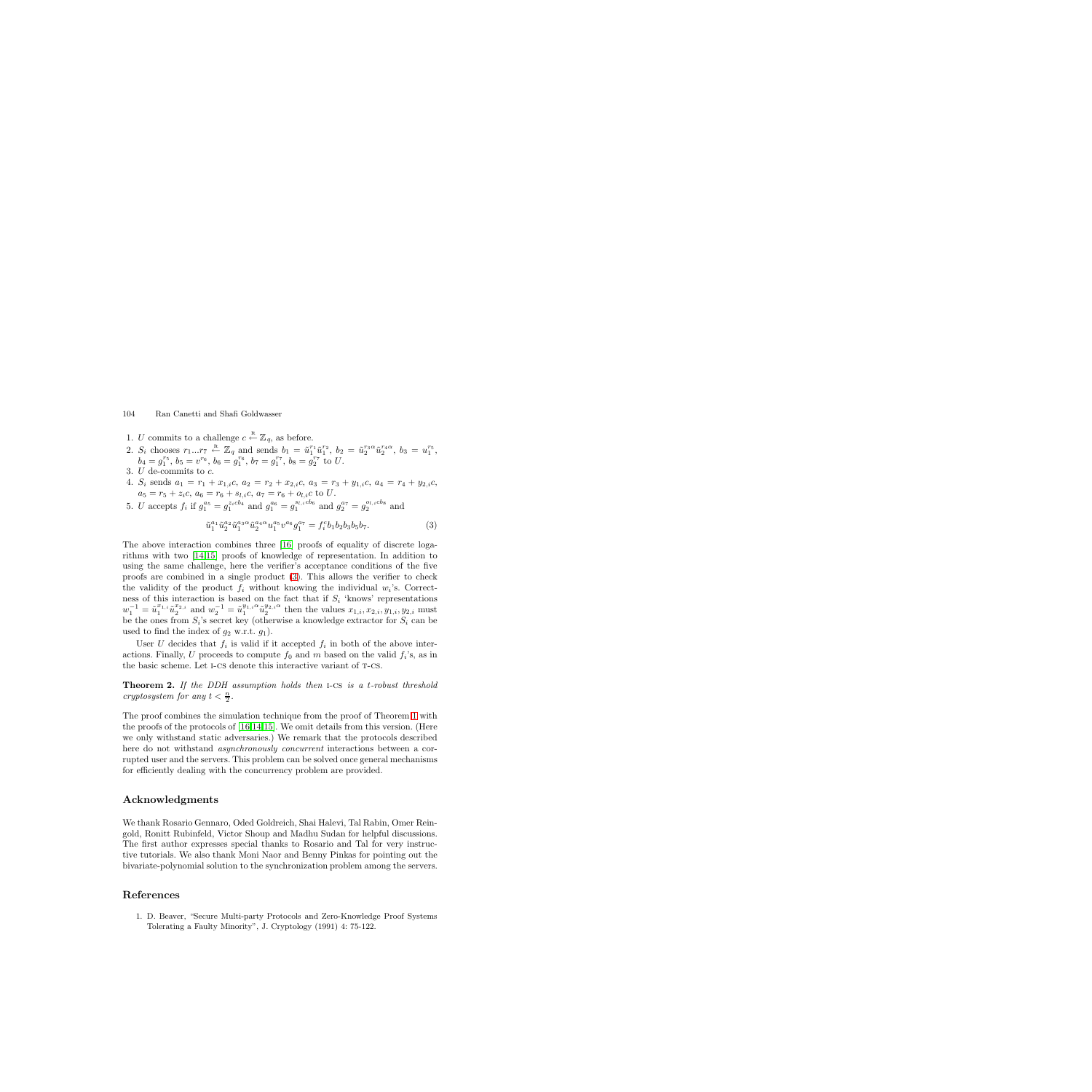- <span id="page-15-17"></span>2. D. Beaver and J. Feigenbaum, "Hiding instances in multi-oracle queries", *STACS,* 1990.
- <span id="page-15-13"></span><span id="page-15-6"></span>3. D. Beaver and S. Haber, "Cryptographic Protocols Provably secure Against Dynamic Adversaries", Eurocrypt, 1992.
- <span id="page-15-12"></span>4. M. Bellare, A. Desai, D. Pointcheval and P. Rogaway, "Relations among notions of security for public-key encryption schemes", *CRYPTO '98,* 1998, pp. 26-40.
- 5. M. Bellare and P. Rogaway, "Optimal Asymmetric Encryption", *Eurocrypt '94 (LNCS 950),* 92-111, 1995.
- <span id="page-15-0"></span>6. M. Ben-Or, S. Goldwasser and A. Wigderson, "Completeness Theorems for Non-Cryptographic Fault-Tolerant Distributed Computation", 20th STOC, 1988, pp. 1-10.
- <span id="page-15-15"></span>7. M. Blaze, J. Feigenbaum and M. Naor, "A formal treatment of remotely keyed encryption", *Eurocrypt '98,* 1998, pp. 251-165.
- <span id="page-15-22"></span>8. S. Brands, "An efficient off-line electronic cash system based on the representation problem", CWI TR CS-R9323, 1993.
- <span id="page-15-11"></span>9. R. Canetti, "Security and composition of multi-party protocols", Available at the Theory of Cryptography Library, http://philby.ucsd.edu, 1998.
- <span id="page-15-14"></span>10. R. Canetti, U. Feige, O. Goldreich and M. Naor, "Adaptively Secure Computation", 28th STOC, 1996. Fuller version in MIT-LCS-TR #682, 1996.
- <span id="page-15-16"></span>11. R. Canetti and A. Herzberg, "Maintaining security in the presence of transient faults", CRYPTO'94, 1994.
- <span id="page-15-10"></span>12. R. Canetti and S. Goldwasser, "A threshold public-key cryptosystem secure against chosen ciphertext attacks", Available at the Theory of Cryptography Library, http://philby.ucsd.edu, 1999.
- <span id="page-15-1"></span>13. D. Chaum, C. Crepeau, and I. Damgard, "Multi-party Unconditionally Secure Protocols", 20th STOC, 1998, pp. 11–19.
- <span id="page-15-19"></span>14. D. Chaum, E. Everetse and J. van der Graaf, "An improved protocol for demonstrating possession of discrete logarithms and some generalizations", *Eurocrypt '87,*, LNCS 304, 1987, pp. 127-141.
- <span id="page-15-20"></span>15. D.Chaum, A. Fiat and M. Naor, "Untraceable electronic cash", *CRYPTO '88,* LNCS 403, 1988, pp. 319-327.
- <span id="page-15-21"></span>16. D. Chaum and T. Pedersen, "Wallet databases with observers", *CRYPTO '92,* 1992, pp. 89-105.
- <span id="page-15-4"></span><span id="page-15-3"></span>17. R. Cramer and V. Shoup, "A paractical public-key cryptosystem provably secure against adaptive chosen ciphertext attack", *CRYPTO '98,* 1998.
- 18. Y. Desmedt and Y. Frankel, "Threshold cryptosystems", Crypto '89 (LNCS) 435), 1989, pages 307–315.
- <span id="page-15-8"></span><span id="page-15-2"></span>19. D. Dolev, C. Dwork and M. Naor, Non-malleable cryptography, *23rd STOC,* 1991.
- 20. P. Feldman, "A practical scheme for non-interactive Verifiable Secret Sharing", 28th FOCS, 1987, pp. 427-437.
- <span id="page-15-18"></span>21. A. Fiat and A. Shamir, "How to prove yourself: Practical solutions to identification and signature problems", *CRYPTO'86 (LNCS 263),* 186-194, 1986.
- <span id="page-15-9"></span>22. R. Gennaro, S. Jarecki, H. Krawczyk, and T. Rabin, "Secure Distributed Key Generation for Discrete-Log Based Cryptosystems", *these proceedings.*
- <span id="page-15-7"></span>23. J. Garay, R. Gennaro, C. Jutla and T. Rabin, "Secure Distributed Storage and Retrieval" Proceedings of 11th International Workshop on Distributed Algorithms (WDAG97) Lecture Notes in Computer Science 1320, pp. 275-289, 1997.
- <span id="page-15-5"></span>24. R. Gennaro, S. Jarecki, H. Krawczyk, and T. Rabin, "Robust and efficient sharing of RSA functions, *CRYPTO '96,* 1996, pp. 157-172.